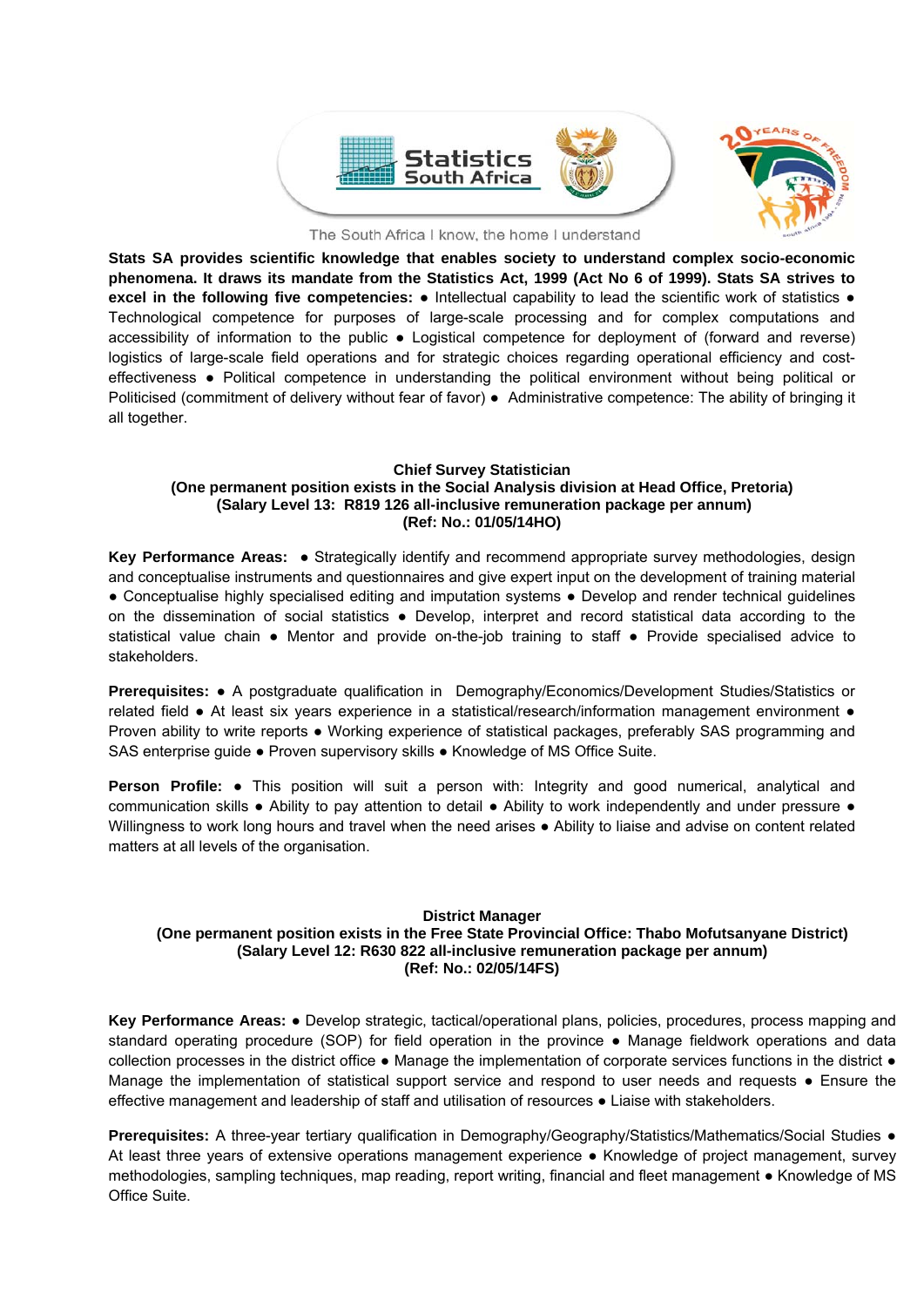**Person Profile: ●** This position will suit a person with: Good presentation, communication, interviewing, conflictresolution and decision making skills • An innovative and strategic thinker, assertive and team work orientated • Ability to adapt to change • Ability to pay attention to detail and quality • Willingness to travel extensively and work long and irregular hours.

# **Deputy Manager: Creditors Payment Unit (One permanent position exists in the Financial Administration division at Head Office, Pretoria) (Salary level 11: R532 278 all-inclusive remuneration package per annum) (Ref: No.: 03/05/14HO)**

**Key Performance Areas:** ● Manage processing of invoices and claims to service providers and other persons ● Ensure the maintenance of sound financial controls ● Oversee the reconciliation of balances on suspense accounts and related transactions ● Manage compilation and submission of financial statements as prescribed ● Effectively manage petty cash ● Manage staff and other resources.

**Prerequisites: •** A three-year tertiary qualification in Finance • Training and experience in BAS/Logis is essential ● At least five years experience working in salaries, debt management and bookkeeping ● Knowledge of financial administration and processing of transactions on transversal systems ● Knowledge of the PFMA, Treasury Regulations, Standard Chart of Accounts, Public Service Regulations and MS Office Suite is essential ● A valid driver's license.

**Person Profile: ●** This position will suit a person who has: ● Good logical, analytical, planning, administrative, supervisory, communication and report writing skills ● Must take initiative, be assertive, forthright, honest, and have the drive to take ownership of his/her work.

## **Deputy Manager: CPI Fieldwork Operations (One permanent position exists in Consumer Price Index division at Head Office, Pretoria) (Salary level 11: R532 278 all inclusive remuneration package per annum) (Ref: No.: 04/05/14HO)**

Key Performance Areas: • Develop policies and procedures for field operations • Ensure implementation of appropriate CPI methodology • Manage planning of CPI field survey • Manage monitoring and evaluation of the CPI field survey • Liaise and provide technical support to stakeholders • Manage staff and other resources.

**Prerequisites:** • A three-year tertiary qualification in Statistics/Economics/Accounting/Management • Training in Price Statistics, project management, quality management and data management is essential • At least five years of experience in quality control work, data collection, fieldwork and team management • Knowledge of Price Statistics, Economics Statistics, CPI Methodology and MS Office Suite • A valid driver's license.

**Person Profile: •** This position will suit a person with: Good interpersonal, problem-solving, communication, coordination, planning and liaison skills with a strong focus on service delivery, customer needs Ability to work under pressure, and to handle multiple and complex tasks and projects • Willingness to travel extensively to all districts.

## **Deputy Manager: Finance Advisory Support**

**(One permanent position exists in the Financial Administration division at Head Office, Pretoria) (Salary level 11: R532 278 all-inclusive remuneration package per annum) (Ref: No.: 05/05/14HO)** 

**Key Performance Areas:** ● Oversee the development and review of relevant financial policies, procedures, practice notes and instructions ● Monitor and ensure the implementation of finance internal controls in the organisation ● Monitor the investigation of irregular and fruitless and wasteful expenditure and other financial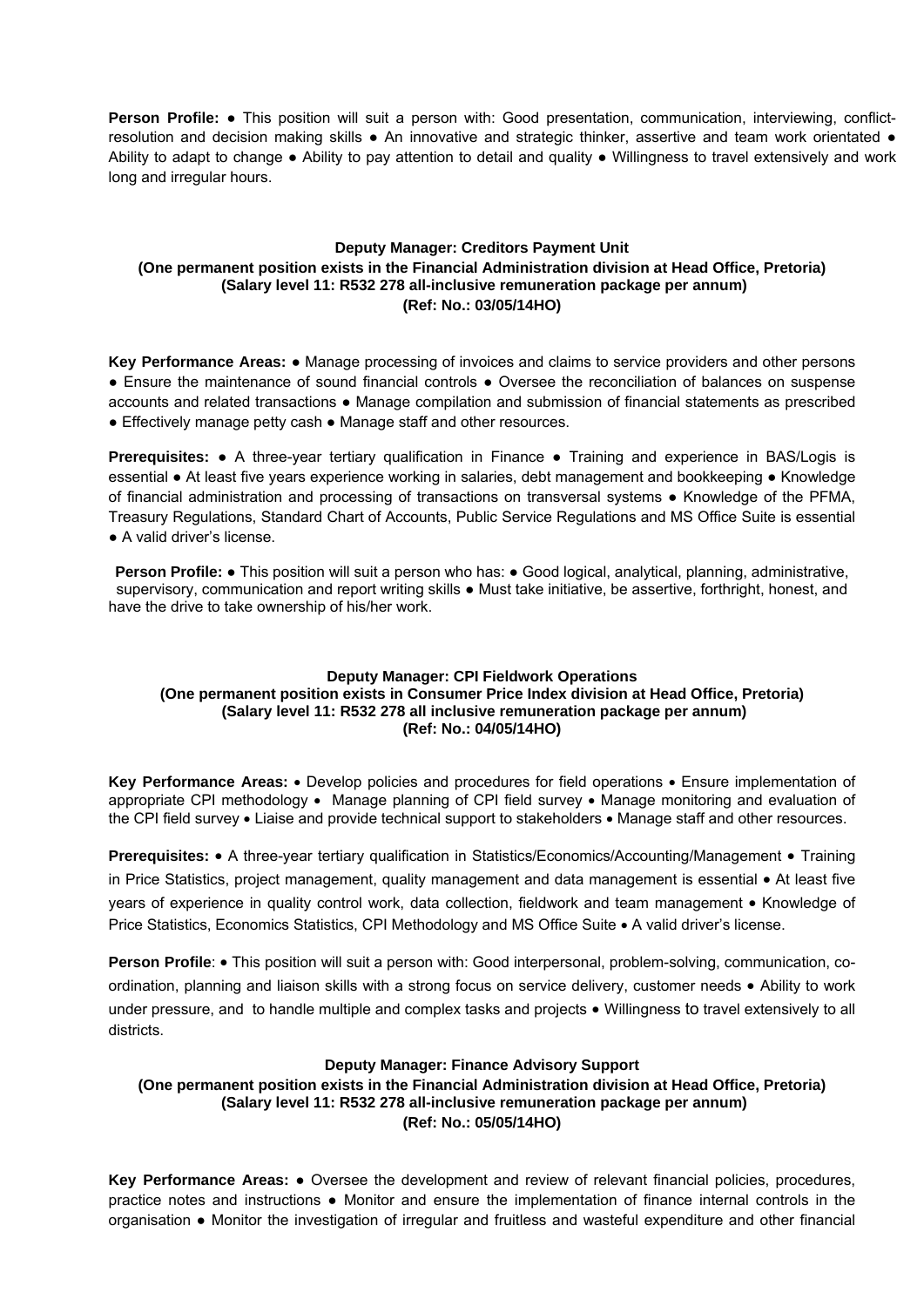misconduct ● Manage the damages and losses suspense account ● Render financial advisory support to the department ● Manage and supervise support staff.

**Prerequisites: •** A three-year tertiary qualification in Accounting/Auditing or related field • Training in Audit, Fraud Prevention, Supply Chain Management, BAS, Logis, Persal and Risk Management is essential ● At least five years experience working in an accounting environment of which two years should be in a supervisory capacity ● Knowledge of financial management, auditing, internal control, project management and the use of spreadsheets to record and analyse financial data • Knowledge of the PFMA, Treasury Regulations and MS Office Suite is essential ● A valid driver's license.

**Person Profile: •** This position will suit a person who has: • Good logical, analytical, planning, administrative, supervisory, communication and report writing skills . Must take initiative, be assertive, forthright, honest and have the drive to take ownership of his/her work ● Ability to communicate at all levels and have the courage to confront management with unpleasant issues.

## **Principal Survey Statistician (One permanent position exists in the Social Statistics division at Head Office, Pretoria) (Salary level 11: R532 278 all-inclusive remuneration package per annum) (Ref: No.: 06/05/14HO)**

**Key Performance Areas**: ● Develop training manuals for household surveys and provide input into questionnaire design and research methodology ● Analyse data towards the publication of statistical releases and reports • Develop Editing and Imputation systems • Ensure the recording of all activities related to the statistical value chain and the development of metadata  $\bullet$  Give advice and inputs relating to the collection, analysis and dissemination to other government and private institutions.

**Prerequisites:** ● A three-year tertiary qualification in Statistics/Demography/Economics or related field ● A postgraduate degree will be an added advantage ● Training in a statistical analysis software package, such as SAS, STATA and SPSS • At least five years relevant experience • Knowledge of SAS programming will be an added advantage ● Knowledge of Ms Office Suite ● A valid driver's license will be an added advantage.

**Person Profile: •** This position will suit a person with: • Good numerical, analytical, conceptual and problemsolving, communication and interpersonal skills  $\bullet$  Ability to work independently and under pressure.

## **Principal Systems Developer**

### **(Two permanent positions exist in the Business Modernisation division at Head Office, Pretoria) (Salary level 11: R532 278 all-inclusive remuneration package per annum) (Ref: No.: 07/05/14HO)**

**Key performance areas:** ● Participate in gathering and analysis of user requirements ● Develop, maintain and run complex update procedures on databases from external sources ● Develop , maintain and run complex extract procedures on databases and existing applications to provide to users ● Participate in designing of complex high quality applications and relational database ● Develop applications and components ● Test complex applications ● Develop complex user manuals and training of users ● Review and quality control of developed applications ● Provide user support and technical consulting support on projects ● Supervise staff.

**Prerequisites:** A three-year tertiary qualification in IT or related field ● At least five years work experience in programming ● Experience in systems analysis and relational database design ● Knowledge of business analysis, system analysis, database design and data modeling, advanced programming, database querying and Transact SQL visual basic/VB.Net, risk management, programming SQL server database and project management ● Knowledge of MS Office Suite.

**Person Profile:** This position will suit a person who has: Good communication, presentation, analytical, problem-solving, customer interaction and decision-making skills ● A dynamic, energetic, self-driven, innovative and results-driven team player ● Ability to operate strategically ● Ability to train people ● Ability to organise,